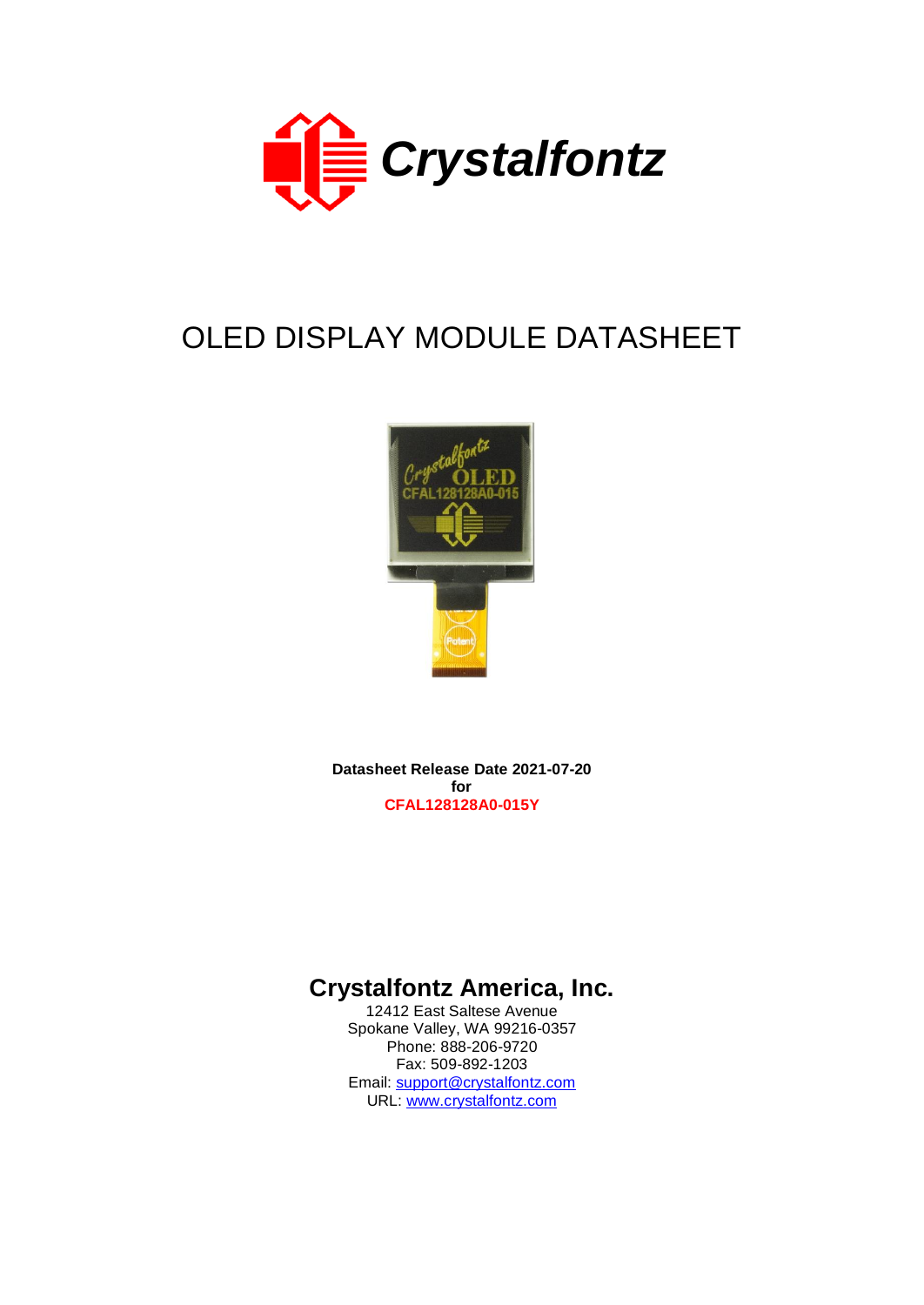

# **CONTENTS**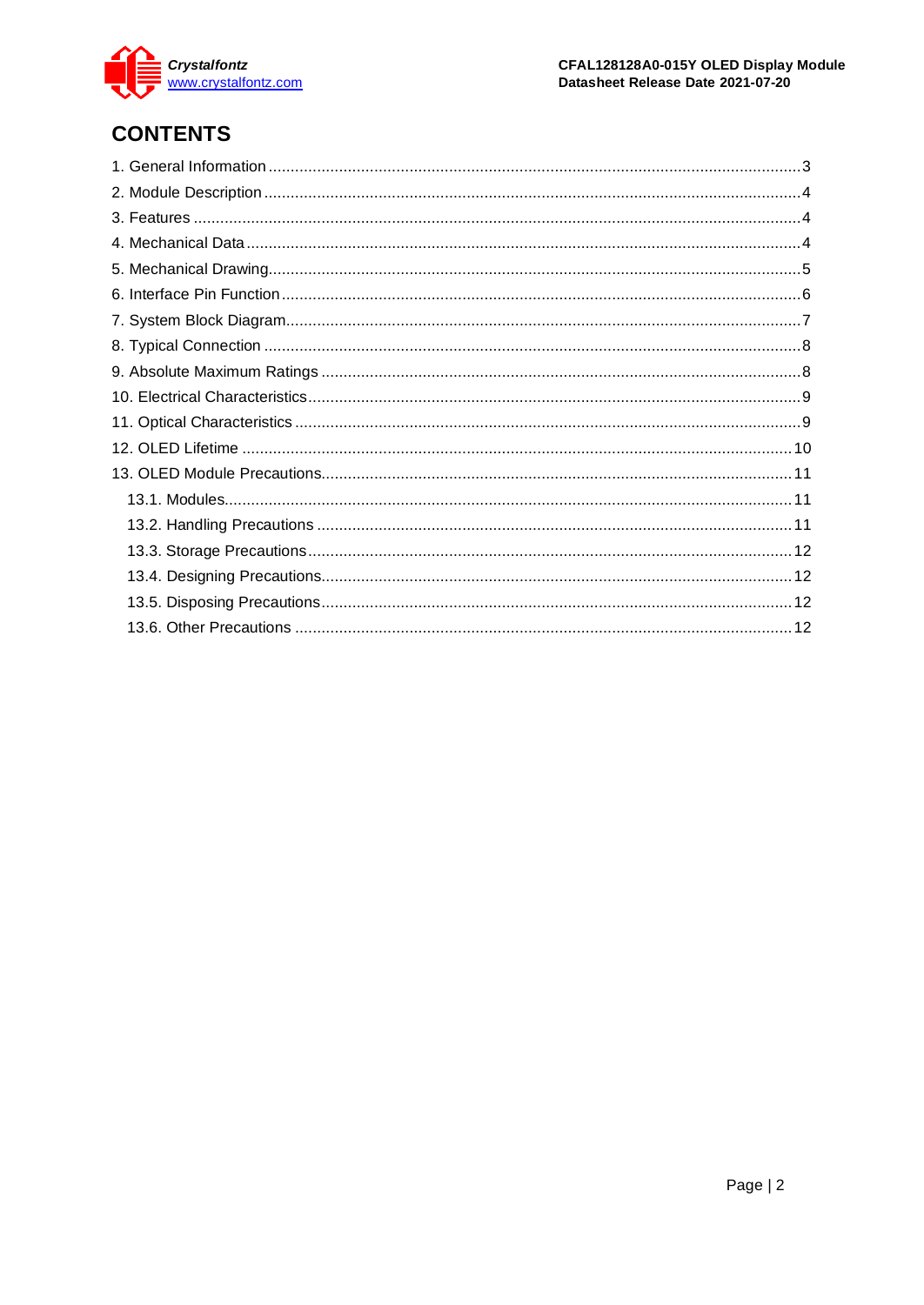

## <span id="page-2-0"></span>**1. General Information**

#### **Datasheet Revision History**

Datasheet Release: **2021-07-20**

Datasheet for the CFAL128128A0-015Y OLED graphic display module.

#### **Product Change Notifications**

You can check for or subscribe to **Part Change Notices** for this display module on our website.

#### **Variations**

Slight variations between lots are normal (e.g., contrast, color, or intensity).

#### **Volatility**

This display module has volatile memory.

#### **Disclaimer**

Certain applications using Crystalfontz America, Inc. products may involve potential risks of death, personal injury, or severe property or environmental damage ("Critical Applications"). CRYSTALFONTZ AMERICA, INC. PRODUCTS ARE NOT DESIGNED, INTENDED, AUTHORIZED, OR WARRANTED TO BE SUITABLE FOR USE IN LIFE-SUPPORT APPLICATIONS, DEVICES OR SYSTEMS OR OTHER CRITICAL APPLICATIONS. Inclusion of Crystalfontz America, Inc. products in such applications is understood to be fully at the risk of the customer. In order to minimize risks associated with customer applications, adequate design and operating safeguards should be provided by the customer to minimize inherent or procedural hazard. Please contact us if you have any questions concerning potential risk applications.

Crystalfontz America, Inc. assumes no liability for applications assistance, customer product design, software performance, or infringements of patents or services described herein. Nor does Crystalfontz America, Inc. warrant or represent that any license, either express or implied, is granted under any patent right, copyright, or other intellectual property right of Crystalfontz America, Inc. covering or relating to any combination, machine, or process in which our products or services might be or are used.

All specifications in datasheets on our website are, to the best of our knowledge, accurate but not guaranteed. Corrections to specifications are made as any inaccuracies are discovered.

Company and product names mentioned in this publication are trademarks or registered trademarks of their respective owners.

Copyright ©2021 by Crystalfontz America, Inc.,12412 East Saltese Avenue, Spokane Valley, WA 99216 U.S.A.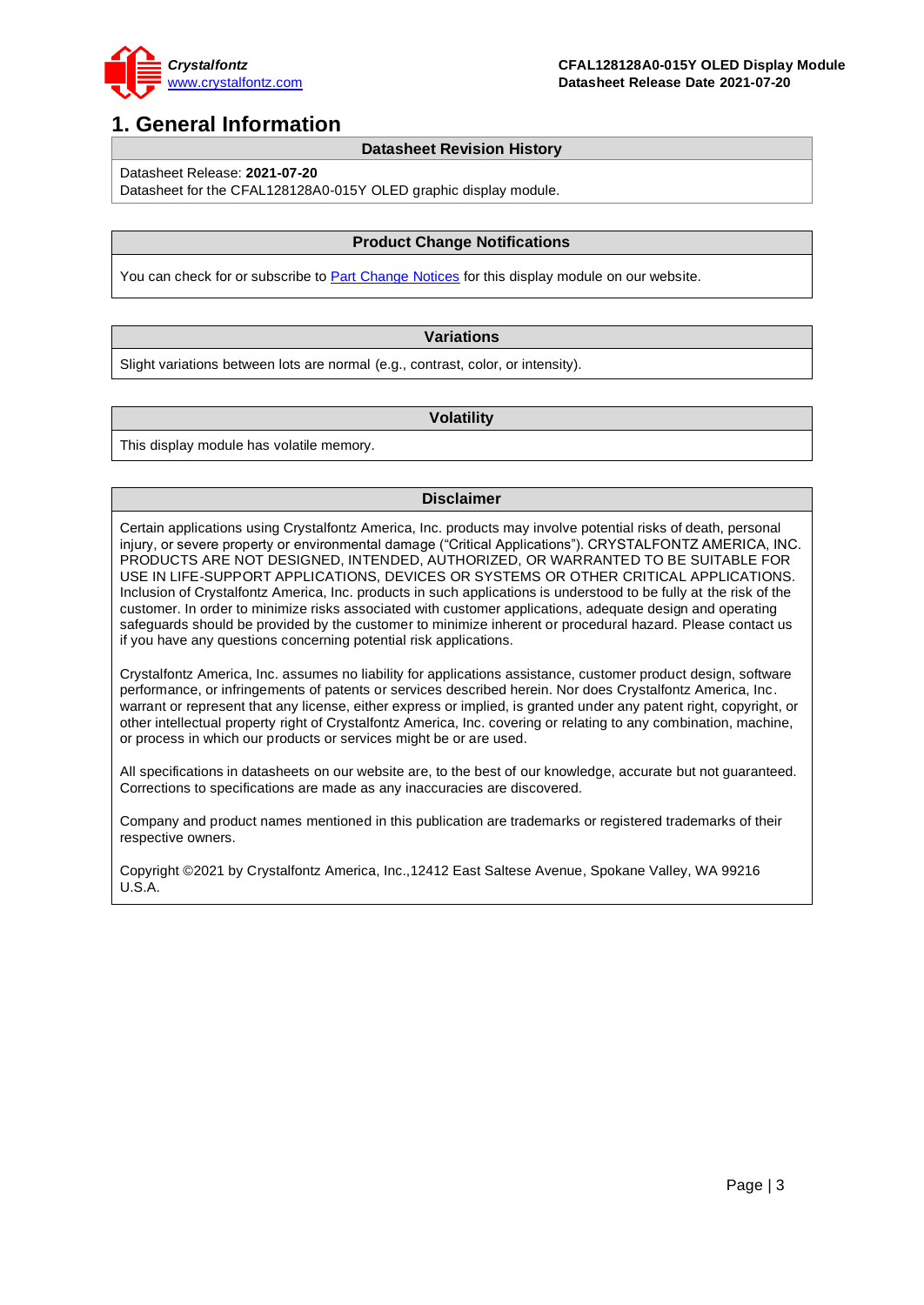

## <span id="page-3-0"></span>**2. Module Description**

This is a yellow monochrome COG OLED graphic display module that is ultra-thin and lightweight with low power consumption. This display has a built-in Solomon Systech SSD1327 controller.

Please see [Solomon Systech SSD1327 LCD Controller Datasheet f](https://www.crystalfontz.com/controllers/SolomonSystech/SSD1327/)or further reference.

Demonstration code including initialization and example routines can be found here: <https://github.com/crystalfontz/CFAL128128A0-015>

## <span id="page-3-1"></span>**3. Features**

- 128\*128 Dot Matrix
- Diagonal Dimension: 1.5"
- Built-in Controller: SSD1327 (or equivalent)
- +3V Power Supply
- Anti-glare Polarizer
- 1/128 Duty
- Operating Temperature: -40°C to +80°C
- Storage Temperature: -40°C to +85°C
- Interface: 6800, 8080, SPI, I2C

## <span id="page-3-2"></span>**4. Mechanical Data**

| <b>Item</b>              | <b>Specification</b><br>(mm)     | <b>Specification</b><br>(inch, reference) |  |
|--------------------------|----------------------------------|-------------------------------------------|--|
| Overall Width and Height | 33.80 (W) x 36.50 (H) x 2.05 (D) | 1.331 (W) x 1.437 (H) x 0.081 (D)         |  |
| Viewing Area             | 28.86 (W) x 28.86 (H)            | $1.136$ (W) x $1.136$ (H)                 |  |
| Active Area              | 26.86 (W) x 26.86 (H)            | $1.057$ (W) x $1.057$ (H)                 |  |
| Pixel Size               | $0.185$ (W) x 0.185 (H)          | $0.073$ (W) x $0.073$ (H)                 |  |
| Pixel Pitch              | $0.21$ (W) x $0.21$ (H)          | $0.008$ (W) x $0.008$ (H)                 |  |
| Weight (Typical)         | 5.2 grams                        | 0.18 ounces                               |  |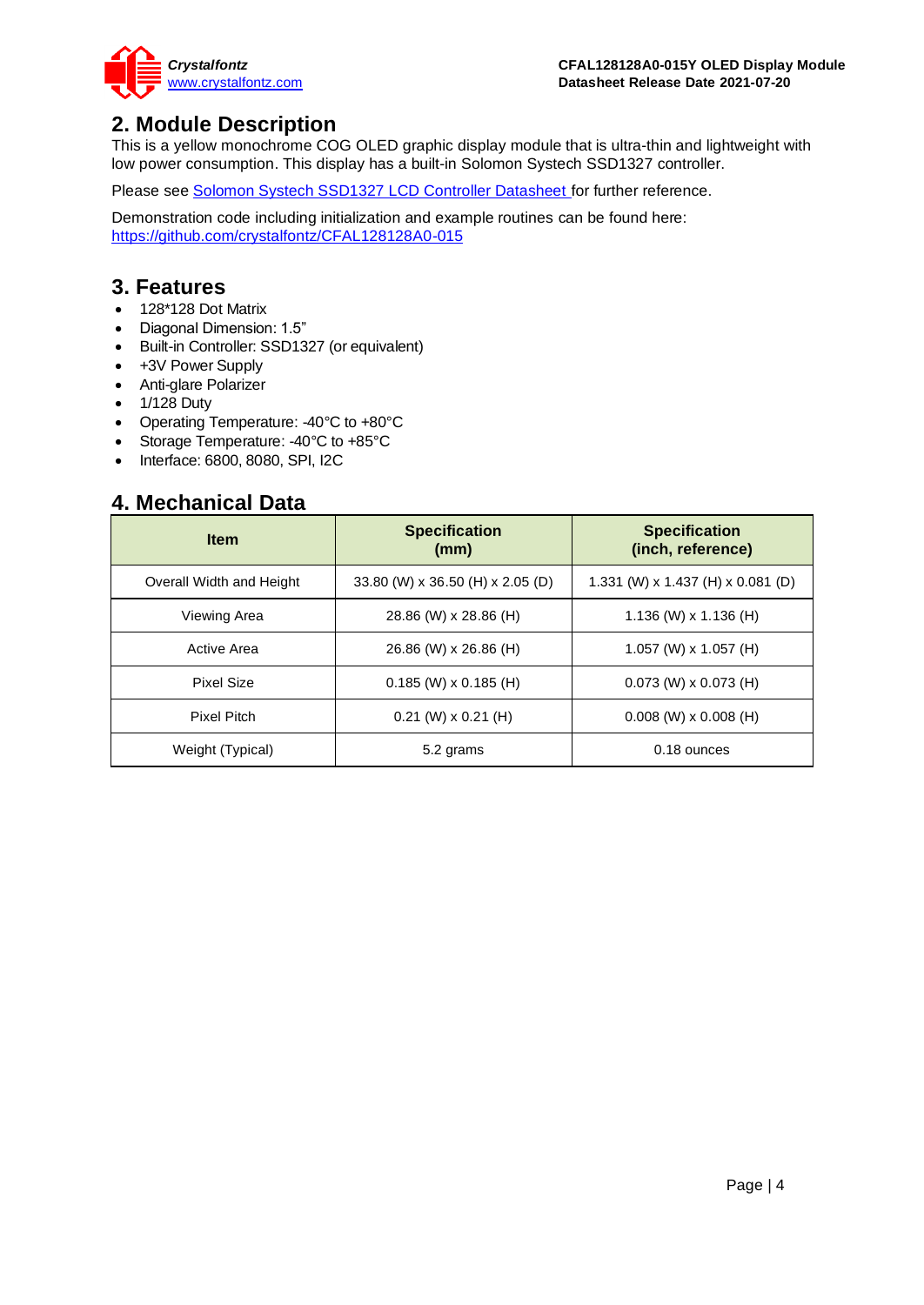

<span id="page-4-0"></span>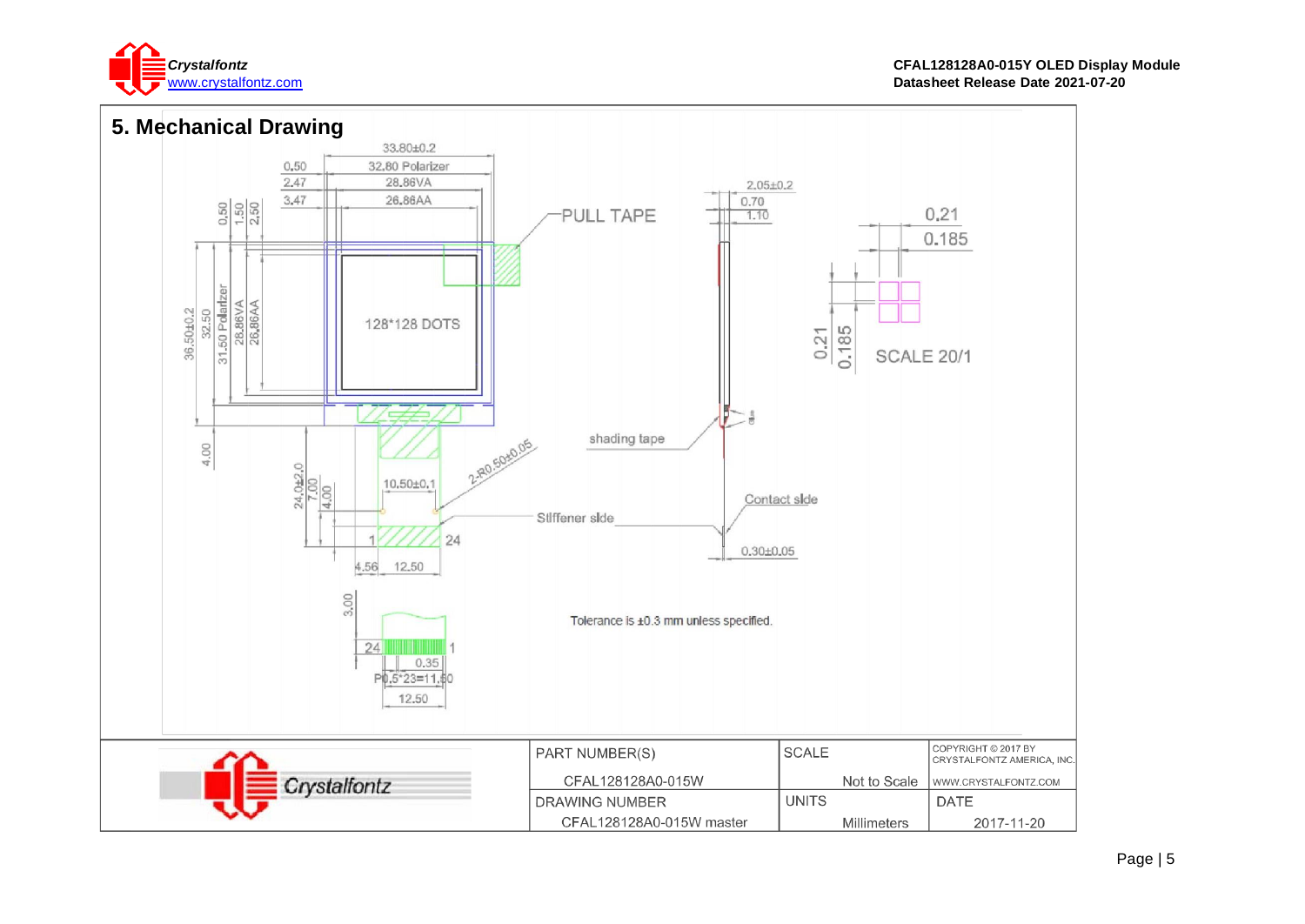

# <span id="page-5-0"></span>**6. Interface Pin Function**

| PIN No.        | <b>Symbol</b>           | <b>Function</b>                                                                                                                                                                                                                                                                                                                                               |  |  |  |  |
|----------------|-------------------------|---------------------------------------------------------------------------------------------------------------------------------------------------------------------------------------------------------------------------------------------------------------------------------------------------------------------------------------------------------------|--|--|--|--|
| 1              | Vss                     | <b>Ground Pin</b><br>Connect to an external ground.                                                                                                                                                                                                                                                                                                           |  |  |  |  |
| $\overline{2}$ | Vcc                     | <b>Power Supply for OEL Panel</b><br>This is the most positive Voltage Supply Pin of the chip. Supply by an external<br>high voltage source and connect to ground through a 4.7µF capacitor.                                                                                                                                                                  |  |  |  |  |
| 3              | <b>V<sub>COMH</sub></b> | Voltage Output High Level for COM Signal<br>Connect a capacitor (4.7µF) between this pin and Vss. Do not connect an<br>external power supply to this pin.                                                                                                                                                                                                     |  |  |  |  |
| 4              | Vcı                     | Power Supply and Power Supply for Interface Logic Level.<br>Match with the MCU interface voltage level and connect to an external source.<br>V <sub>CI</sub> must be greater than or equal to V <sub>DD</sub> .                                                                                                                                               |  |  |  |  |
| 5              | V <sub>DD</sub>         | <b>Power Supply for Logic Circuit</b><br>Core logic supply pin. The voltage for V <sub>DD</sub> is driven internally by V <sub>CI</sub> for V <sub>CI</sub><br>over 2.6v. For V <sub>CI</sub> below 2.6v, tie V <sub>DD</sub> to V <sub>CI</sub> externally.                                                                                                  |  |  |  |  |
| 6              | BS <sub>1</sub>         | <b>MCU Bus Interface Selection Pins</b><br><b>Bus Interface Selection</b><br>BS <sub>2</sub><br>BS <sub>1</sub><br>Interface<br>4-line SPI<br>0<br>0<br>$I^2C$<br>1                                                                                                                                                                                           |  |  |  |  |
| 7              | BS <sub>2</sub>         | 0<br>1<br>8-Bit 8080 Parallel<br>1<br>$\mathbf{1}$<br>$\mathbf 0$<br>8-Bit 6800 Parallel                                                                                                                                                                                                                                                                      |  |  |  |  |
| 8              | Vss                     | NOTE: 0 is connected to Vss, 1 is connected to Vcl.<br><b>Ground Pin</b><br>Connect to an external ground.                                                                                                                                                                                                                                                    |  |  |  |  |
| 9              | <b>IREF</b>             | <b>Current Reference</b><br>This pin is the segment current reference pin. Connect a resistor between this<br>pin and ground to generate IREF = 10µA.<br>$V_{IREF} \approx V_{CC} - 3v = 14.5 - 3 = 11.5$<br>$R = V_{IREF}/IREF = 11.5v/10\mu A \approx 1.1M\Omega$                                                                                           |  |  |  |  |
| 10             | CS#                     | <b>Chip Select Input</b><br>This chip is enabled for MCU communication only when CS# is pulled low<br>(active low).                                                                                                                                                                                                                                           |  |  |  |  |
| 11             | RES#                    | <b>Reset Signal Input</b><br>When the pin is low, initialization of the chip is executed.<br>Keep this pin pulled high during normal operation.                                                                                                                                                                                                               |  |  |  |  |
| 12             | D/C#                    | <b>Data/Command Control</b><br>Parallel: When the pin is pulled high, the data at D7~D0 will be interpreted as<br>data.<br>When the pin is pulled low, the data at D7~D0 will be transferred to a<br>command register.<br>$1^2C$ : SA0 for slave address selection. Address is 0x3C when SA0 = 0, and<br>$0x3D$ when $SAO = 1$<br>3-wire SPI: Connect to Vss. |  |  |  |  |
| 13             | W/R#                    | <b>Read/Write Select or Write</b><br>6800: Read/Write (R/W#) selection input. Read mode will be carried out when<br>this pin is pulled high and write mode when low.<br>8080: Write (WR#) input. Data write operation is initiated when this pin is<br>pulled low and the chip is selected.                                                                   |  |  |  |  |
| 14             | RD#                     | <b>MCU Interface Input</b><br>6800: Enable (E) signal.<br>Read/write operation is initiated when this pin is pulled high and the chip is<br>selected.<br>8080: Read (RD#) signal. Read operation is initiated when this pin is pulled<br>low and the chip is selected.<br>SPI and I <sup>2</sup> C: connect to Vss.                                           |  |  |  |  |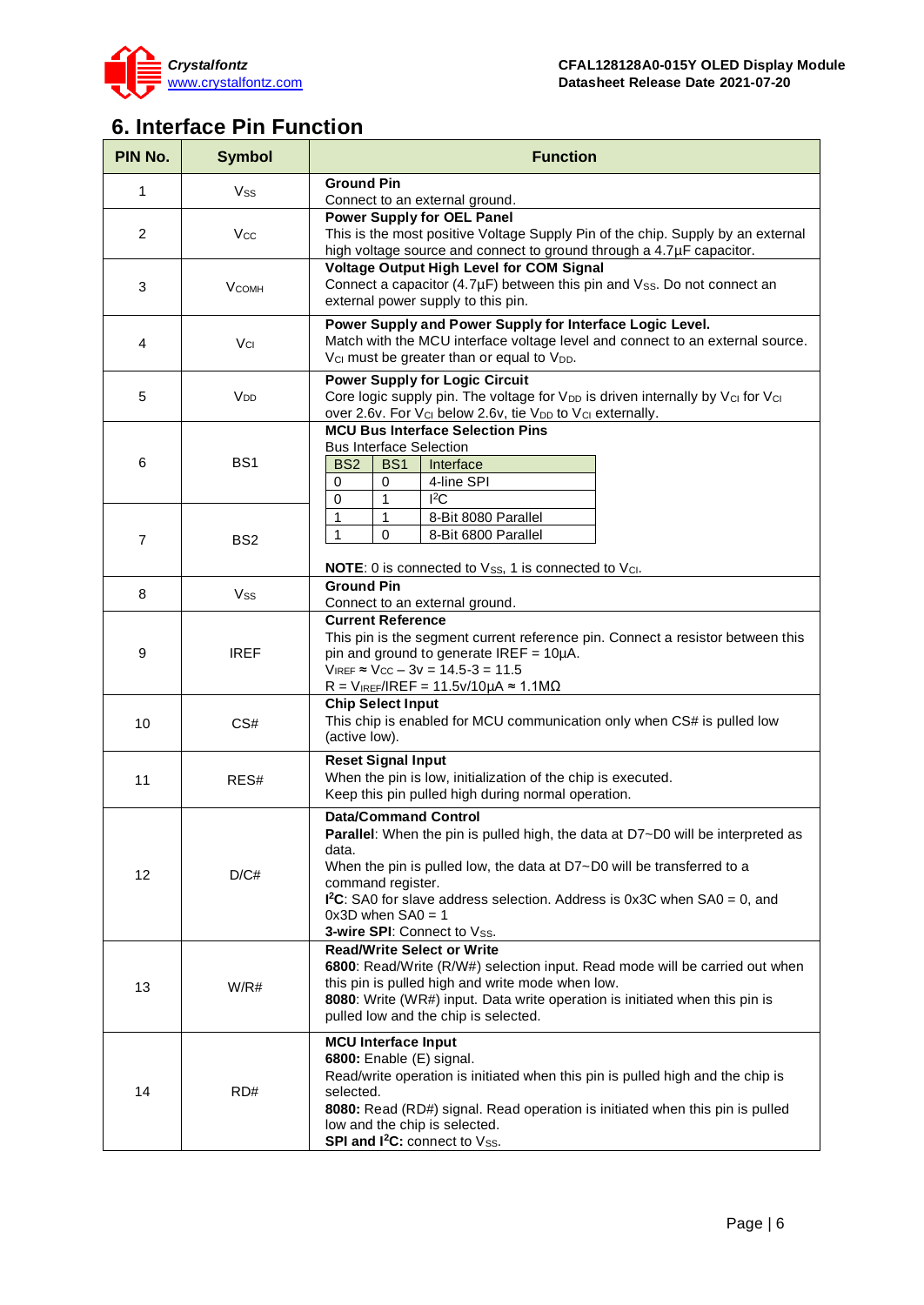

| $15 - 22$ | $D0 - D7$  | Data Bus<br><b>Parallel:</b> Bi-directional data bus connecting to the MCU data bus.<br><b>SPI:</b> D0 is the serial clock input: SCLK;<br>D1 will be the serial data input: SD <sub>IN</sub> and D2 should be kept NC.<br>I <sup>2</sup> C: Tie D2, D1 together to serve as SDA <sub>OUT</sub> , SDA <sub>IN</sub><br>D0 is the serial clock input, SCL.<br>Unused pins are recommended to tie low. |
|-----------|------------|------------------------------------------------------------------------------------------------------------------------------------------------------------------------------------------------------------------------------------------------------------------------------------------------------------------------------------------------------------------------------------------------------|
| 23        | <b>Vcc</b> | <b>Power Supply for OEL Panel</b><br>This is the most positive Voltage Supply Pin of the chip. Supply by an external<br>high voltage source and connect to ground through a 4.7µF capacitor.                                                                                                                                                                                                         |
| 24        | Vss        | <b>Ground Pin</b><br>It must be connected to an external ground.                                                                                                                                                                                                                                                                                                                                     |

# <span id="page-6-0"></span>**7. System Block Diagram**

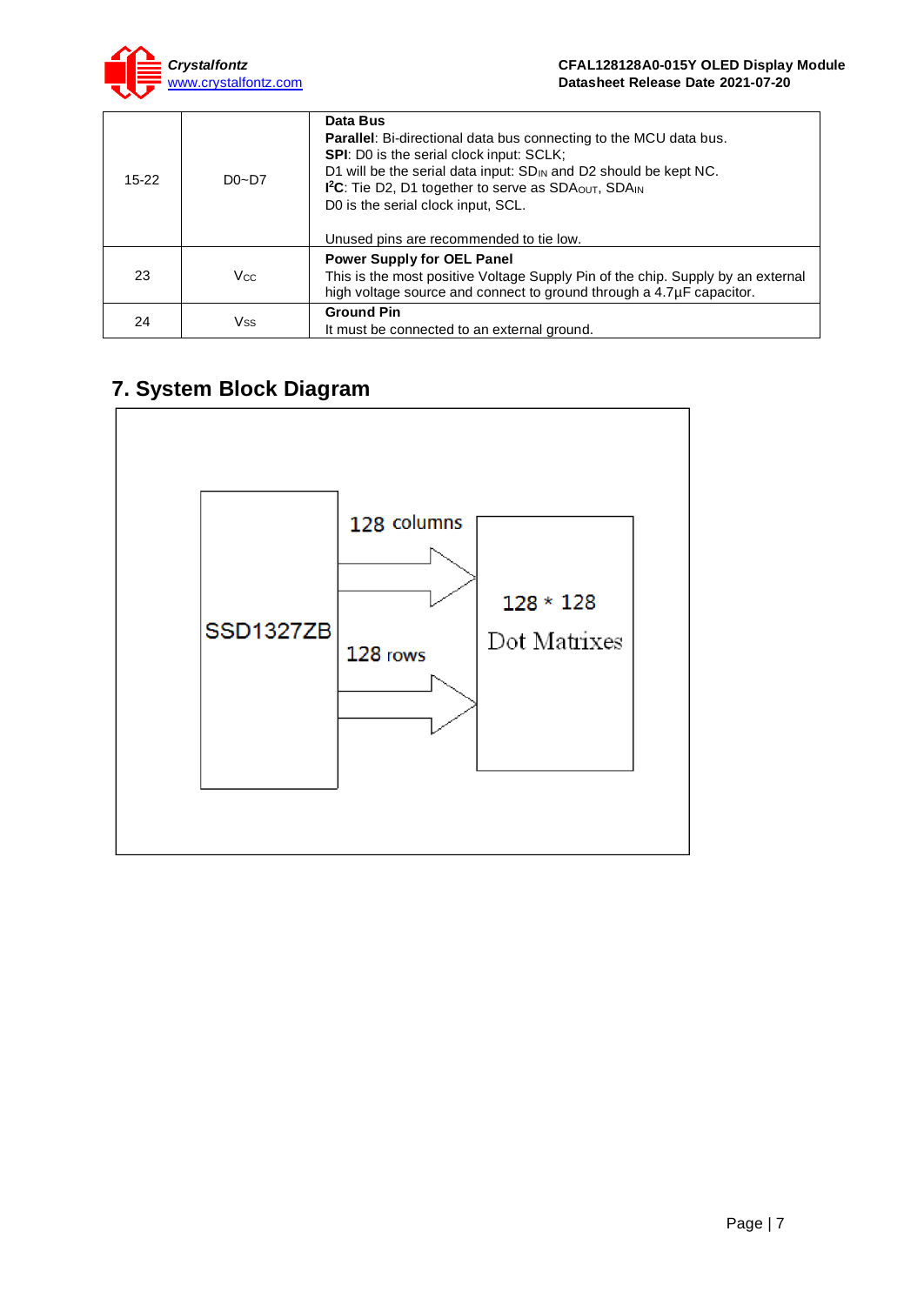

## <span id="page-7-0"></span>**8. Typical Connection**



## <span id="page-7-1"></span>**9. Absolute Maximum Ratings**

| <b>Parameter</b>             | <b>Symbol</b>   | <b>Min</b> | <b>Max</b> | Unit | <b>Notes</b> |
|------------------------------|-----------------|------------|------------|------|--------------|
| Supply Voltage for Operation | Vci             | $-0.3$     | 4          | V    | (1)(2)(3)    |
| Supply Voltage for Logic     | V <sub>DD</sub> | $-0.5$     | 2.75       | V    | (1)(2)(3)    |
| Supply Voltage for Display   | <b>Vcc</b>      | $-0.5$     | 19         | V    | (1)(2)(3)    |
| <b>Operating Temperature</b> | Top             | $-40$      | $+80$      | °C   | -            |
| Storage Temperature          | Tstg            | -40        | $+85$      | °C   | -            |

*Notes:*

*(1) These are stress ratings only. Extended exposure to the absolute maximum ratings listed above* 

*may affect device reliability or cause permanent damage. Above voltages are based on V<sub>SS</sub>=0V.* 

*(2) Functional operation should be restricted to the limits in the Electrical Characteristics table below. (3) This device may be light sensitive. Caution should be taken to avoid exposure of this device to any light source* 

*during normal operation.*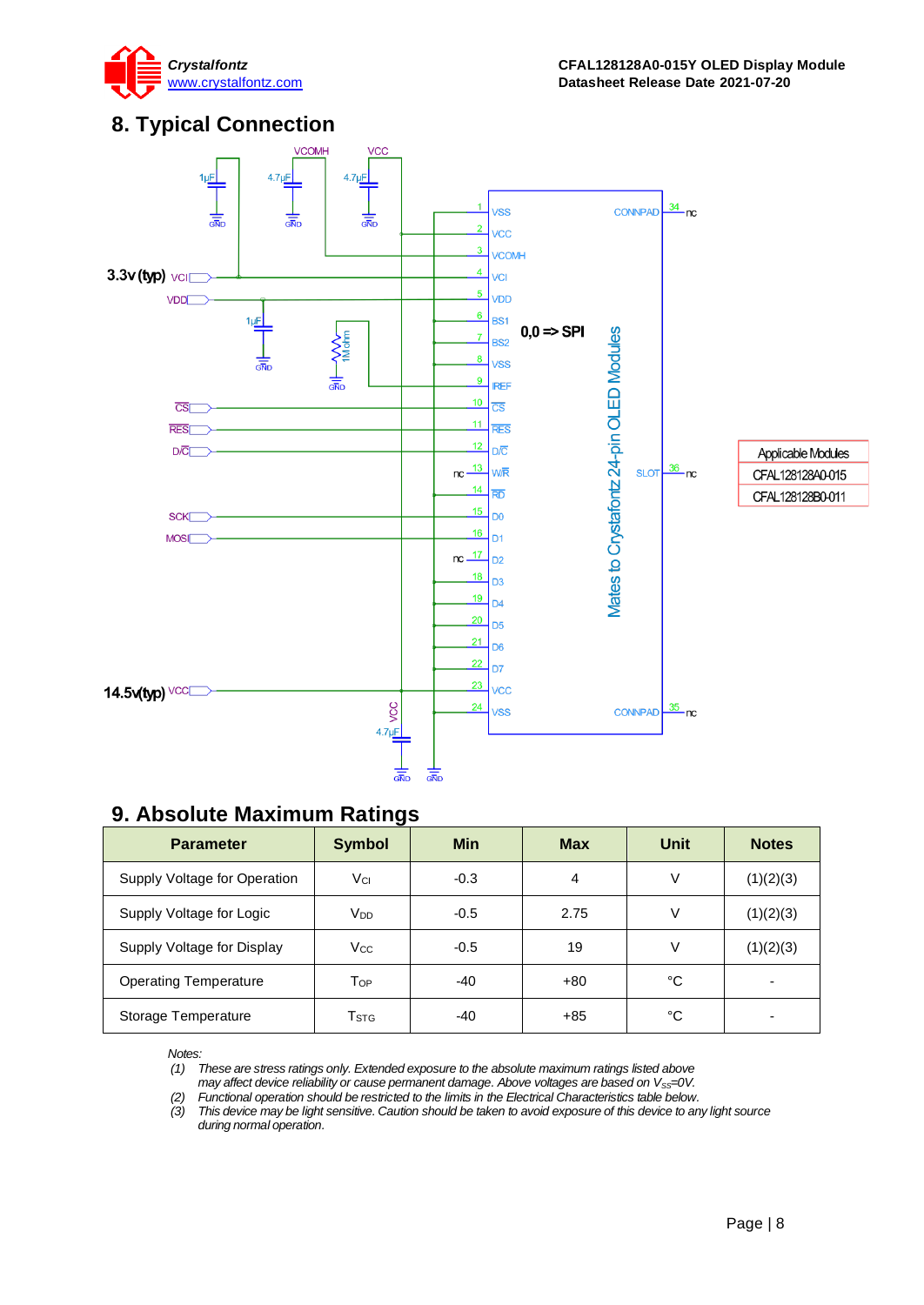

# <span id="page-8-0"></span>**10. Electrical Characteristics**

| <b>Item</b>                                 | <b>Symbol</b>         | <b>Condition</b> | <b>Min</b>          | <b>Typ</b>               | <b>Max</b>                 | Unit |
|---------------------------------------------|-----------------------|------------------|---------------------|--------------------------|----------------------------|------|
| Supply Voltage for Logic                    | Vci                   | ٠                | 2.8                 | 3.0                      | 3.3                        | V    |
| Supply Voltage for Display                  | <b>V<sub>cc</sub></b> | ۰                | 14                  | 14.5                     | 15                         | V    |
| High-level Input                            | V <sub>IH</sub>       | ٠                | $0.8 \times V_{Cl}$ | ٠                        | Vci                        | ٧    |
| Low-level Input                             | <b>VIL</b>            | ٠                | $\Omega$            | $\overline{\phantom{0}}$ | $0.2 \times V_{\text{Cl}}$ | V    |
| <b>High-level Output</b>                    | <b>V</b> он           | $\blacksquare$   | $0.9 \times V_{Cl}$ | $\blacksquare$           | Vcı                        | V    |
| Low-level Output                            | <b>V<sub>OL</sub></b> | ٠                | $\Omega$            | $\blacksquare$           | $0.1 \times V_{DDIO}$      | V    |
| 50% Check Board<br><b>Operating Current</b> | $I_{DD}$              | $V_{CC} = 14.5V$ | 23                  | 24                       | 36                         | mA   |

# <span id="page-8-1"></span>**11. Optical Characteristics**

| <b>Item</b>                              | <b>Symbol</b>         | <b>Condition</b> | <b>Min</b> | <b>Typ</b> | <b>Max</b> | <b>Unit</b> |
|------------------------------------------|-----------------------|------------------|------------|------------|------------|-------------|
| Viewing Angle                            | $(V)\theta$           |                  | 160        |            |            | deg         |
|                                          | $(\mathsf{H})\varphi$ |                  | 160        |            |            | deg         |
| <b>Contrast Ratio</b>                    | CR.                   | Dark             | 10,000:1   |            | ٠          | ۰           |
| Response Time                            | T rise                | ۰                |            | 10         |            | μs          |
|                                          | T fall                | ۰                |            | 10         |            | μs          |
| Display with 50% Check Board Brightness* |                       |                  | 100        | 150        |            | cd/m2       |
| CIEx (Yellow)                            |                       | (CIE1931)        |            | 0.47       | 0.49       | ٠           |
| CIEy (Yellow)                            | (CIE1931)             |                  | 0.48       | 0.50       | 0.52       | ۰           |



*\*Note: Contrast can be set using command 81h. Contrast setting of 0x9B gives a brightness of approximately 390 cd/m<sup>2</sup> . A contrast setting of 0x1F will give the stated brightness of 150 cd/m<sup>2</sup> and display lifetime. Operating at a higher brightness will reduce OLED lifetime.*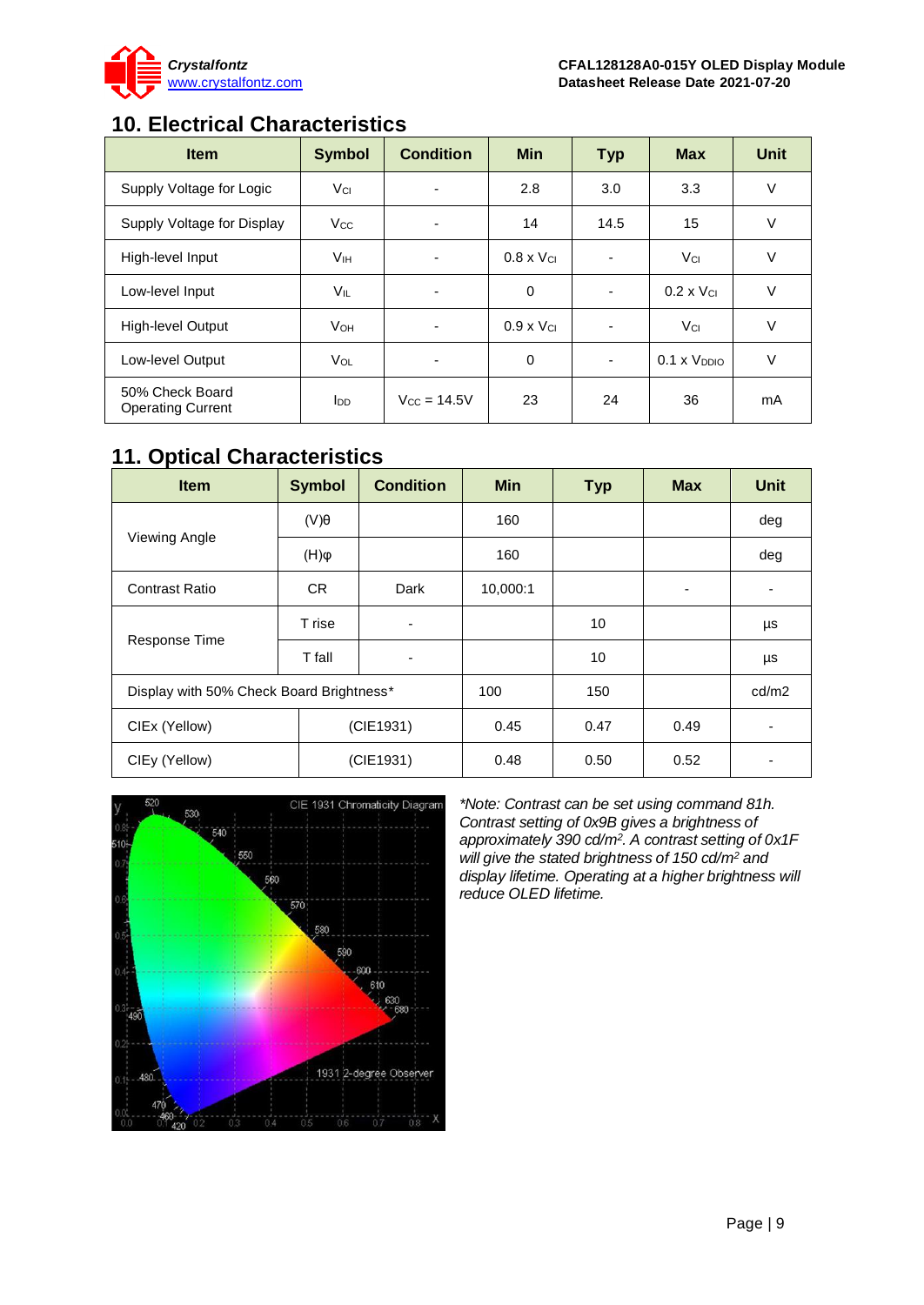

## <span id="page-9-0"></span>**12. OLED Lifetime**

| <b>Item</b>               | <b>Conditions</b>                                                                   | <b>Min</b>  | <b>Typ</b> | <b>Notes</b> |
|---------------------------|-------------------------------------------------------------------------------------|-------------|------------|--------------|
| <b>Operating Lifetime</b> | $Ta = 25^{\circ}C$<br>Initial 50% check<br>board brightness<br><b>Typical Value</b> | 30,000 Hrs. | -          | (1)(2)(3)    |

*Notes:* 

*(1) Lifetime is defined as the amount of time when the luminance has decayed to <50% of the initial value.*

*(2) This analysis method uses life data obtained under accelerated conditions to extrapolate an estimated Probability Density Function (PDF) for the product under normal use conditions.*

*(3) Screen saving mode will extend OLED lifetime.*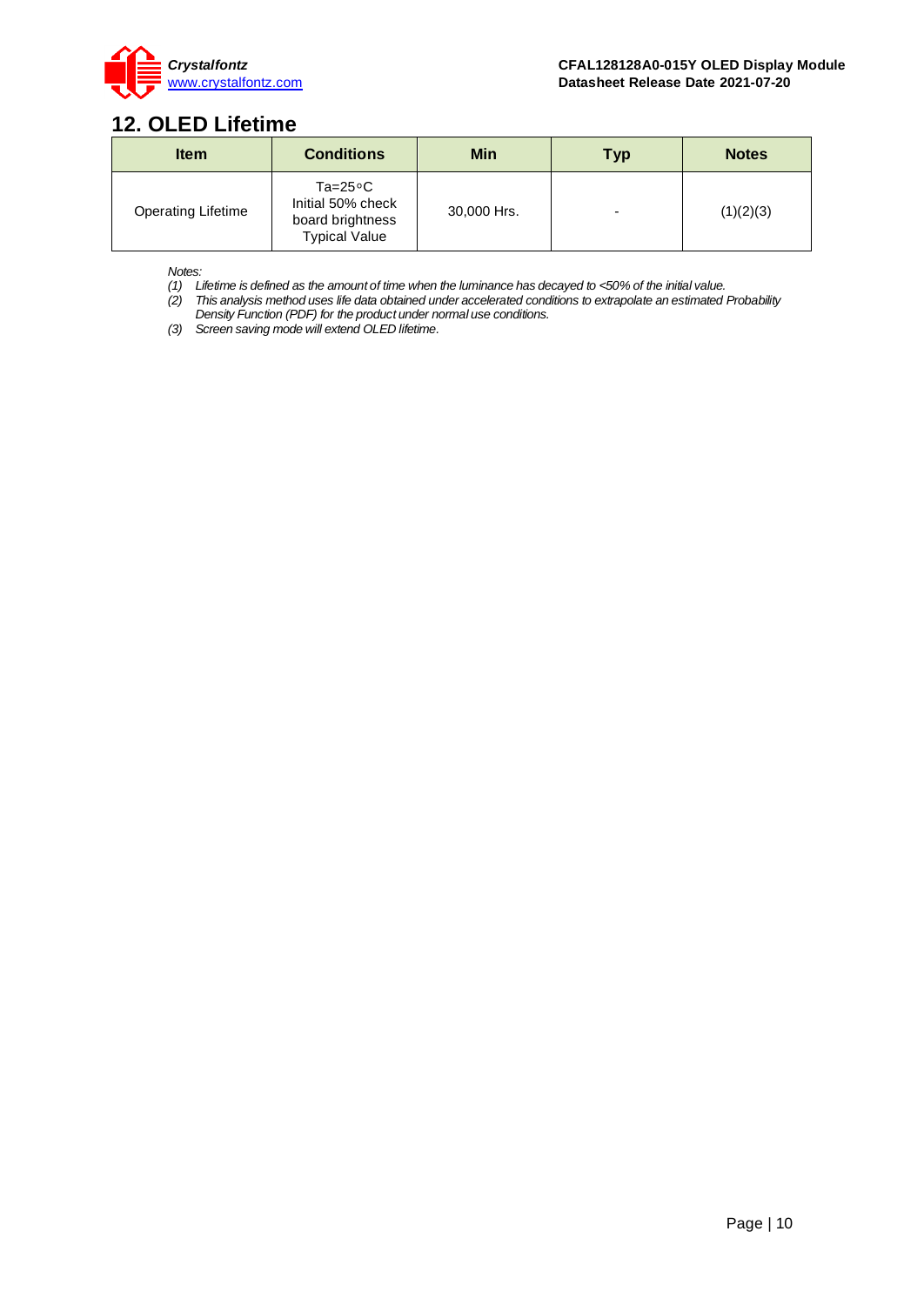

## <span id="page-10-0"></span>**13. OLED Module Precautions**

The precautions below should be followed when using OLED modules to help ensure personal safety, module performance, and compliance of environmental regulations.

## <span id="page-10-1"></span>13.1. Modules

- Avoid applying excessive shocks to module or making any alterations or modifications to it.
- Do not make extra holes on the printed circuit board, modify its shape or change the components of OLED display module.
- Do not disassemble the OLED display module.
- Do not operate the OLED display module above the absolute maximum rating.
- Do not drop, bend or twist the OLED display module.
- Soldering: only to the I/O terminals.
- Store in an anti-static electricity container and clean environment.
- It is common to use the "screen saver" to extend the lifetime of the OLED display module.
	- $\circ$  Do not use the fixed information for long periods of time in real application.
	- $\circ$  Do not use fixed information in OLED panel for long periods of time to extend "screen burn" effect time.
- Crystalfontz has the right to change the passive components, including R2 and R3 adjust resistors. (Resistors, capacitors and other passive components will have different appearance and color caused by the different supplier.)
- Crystalfontz have the right to change the PCB Rev. (In order to satisfy the supplying stability, management optimization and the best product performance, etc., under the premise of not affecting the electrical characteristics and external dimensions, Crystalfontz has the right to modify the version.).

## <span id="page-10-2"></span>13.2. Handling Precautions

- Since the display panel is made of glass, do not apply mechanical impacts such as dropping from a high position.
- If the display panel is accidently broken, and the internal organic substance leaks out, be careful not to inhale or touch the organic substance.
- If pressure is applied to the display surface or its neighborhood of the OLED display module, the cell structure may be damaged, so be careful not to apply pressure to these sections.
- The polarizer covering the surface of the OLED display module is soft and can be easily scratched. Please be careful when handling the OLED display module.
- Clean the surface of the polarizer covering the OLED display module if it becomes soiled using following adhesion tape.
	- o Scotch Mending Tape No. 810 or an equivalent
	- $\circ$  Never breathe the soiled surface or wipe the surface using a cloth containing solvent such as ethyl alcohol, since the surface of the polarizer will become cloudy.
	- o The following liquids/solvents may spoil the polarizer:
		- Water
		- **Ketone**
		- Aromatic Solvents
- Hold the OLED display module very carefully when placing the OLED display module into the system housing.
- Do not apply excessive stress or pressure to the OLED display module. And, do not over bend the film with electrode pattern layouts. These stresses will influence the display performance. Also, be sure to secure the sufficient rigidity for the outer cases.

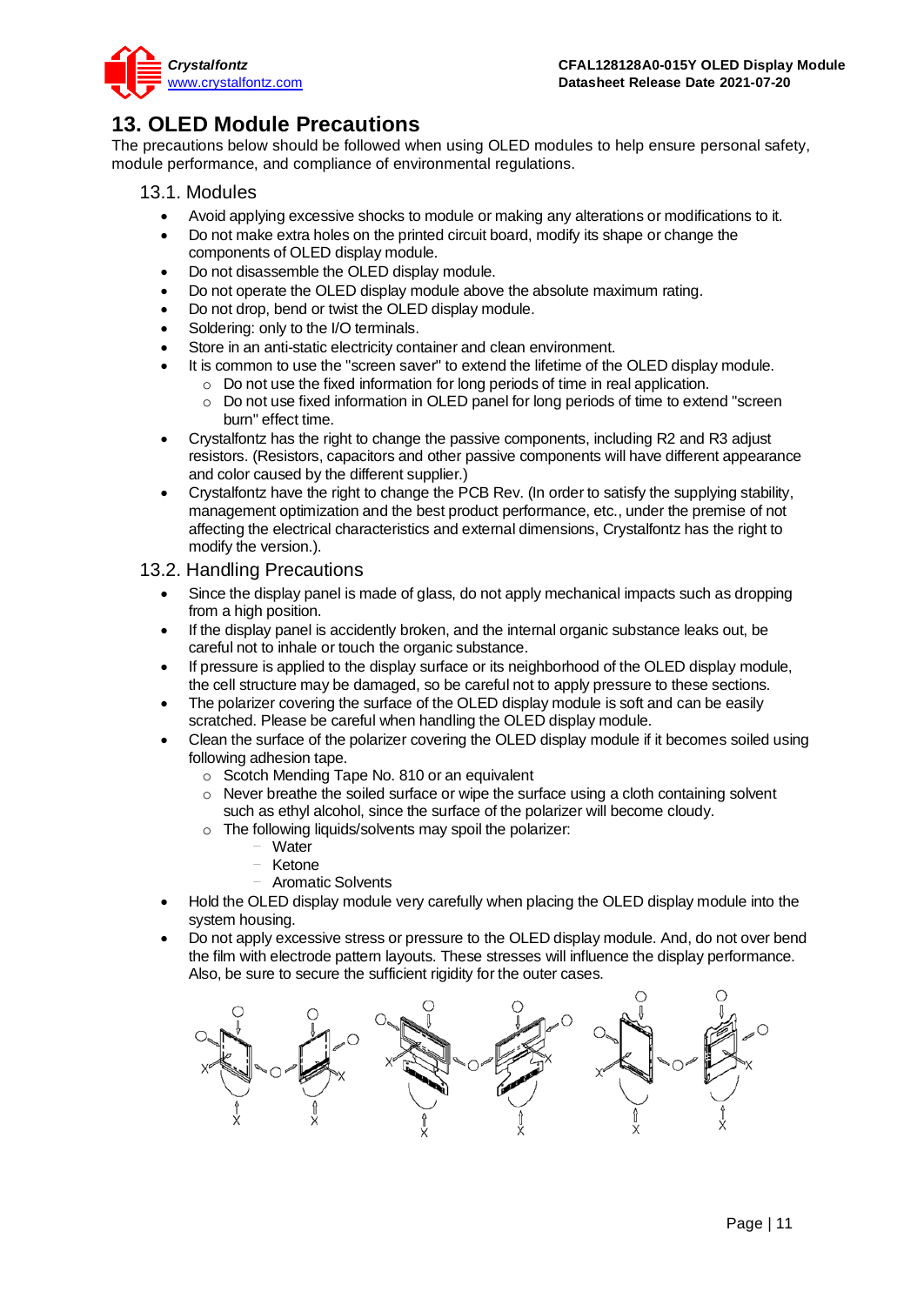

- Do not apply stress to the LSI chips and the surrounding molded sections.
- Do not disassemble or modify the OLED display module.
- Do not apply input signals while the logic power is off.
- Pay sufficient attention to the working environments when handing the OLED display module to prevent occurrence of element breakage accidents by static electricity.
	- o Be sure to make human body grounding when handling OLED display modules.
	- o Be sure to ground tools to use for assembly such as soldering irons.
	- $\circ$  To suppress generation of static electricity, avoid carrying out assembly work under dry environments.
	- $\circ$  Protective film is being applied to the surface of the display panel of the OLED display module. Be careful since static electricity may be generated when exfoliating the protective film.
- Protection film is being applied to the surface of the display panel and removes the protection film before assembling it. At this time, if the OLED display module has been stored for a long period of time, residue adhesive material of the protection film may remain on the surface of the display panel after the film has been removed. In such a case, remove the residue material by the method discussed above.
- If electric current is applied when the OLED display module is being dewed or when it is placed under high humidity environments, the electrodes may become corroded. If this happens proceed with caution when handling the OLED display module.

#### <span id="page-11-0"></span>13.3. Storage Precautions

- When storing the OLED display modules put them in static electricity preventive bags to avoid exposure to direct sunlight and fluorescent lamps. Also avoid high temperature and high humidity environments and low temperatures (less than 0°C) environments. (We recommend you store these modules in the packaged state when they were shipped from Crystalfontz). Be careful not to let water drops adhere to the packages or bags, and do not let dew gather on them.
- If electric current is applied when water drops are adhering to the surface of the OLED display module the OLED display module may have become dewed. If a dewed OLED display module is placed under high humidity environments it may cause the electrodes to become corroded. If this happens proceed with caution when handling the OLED display module.

## <span id="page-11-1"></span>13.4. Designing Precautions

- The absolute maximum ratings are the ratings that cannot be exceeded for OLED display module. If these values are exceeded, panel damage may happen.
- To prevent occurrence of malfunctioning by noise pay attention to satisfy the V<sub>II</sub> and V<sub>IH</sub> specifications and, at the same time, to make the signal line cable as short as possible.
- We recommend that you install excess current preventive unit (fuses, etc.) to the power circuit (V<sub>DD</sub>). (Recommend value: 0.5A)
- Pay sufficient attention to avoid occurrence of mutual noise interference with the neighboring devices.
- As for EMI, take necessary measures on the equipment side.
- When fastening the OLED display module, fasten the external plastic housing section.
- If the power supply to the OLED display module is forcibly shut down, by such errors as taking out the main battery while the OLED display panel is in operation, we cannot guarantee the quality of this OLED display module.
	- $\circ$  Connection (contact) to any other potential than the above may lead to rupture of the IC.

## <span id="page-11-2"></span>13.5. Disposing Precautions

• Request the qualified companies to handle the industrial wastes when disposing of the OLED display modules. Or, when burning them, be sure to observe the environmental and hygienic laws and regulations.

## <span id="page-11-3"></span>13.6. Other Precautions

- When an OLED display module is operated for a long period of time with a fixed pattem, the fixed pattern may remain as an after image or a slight contrast deviation may occur.
	- $\circ$  If the operation is interrupted and left unused for a while, normal state can be restored.
	- $\circ$  This will not cause a problem in the reliability of the module.